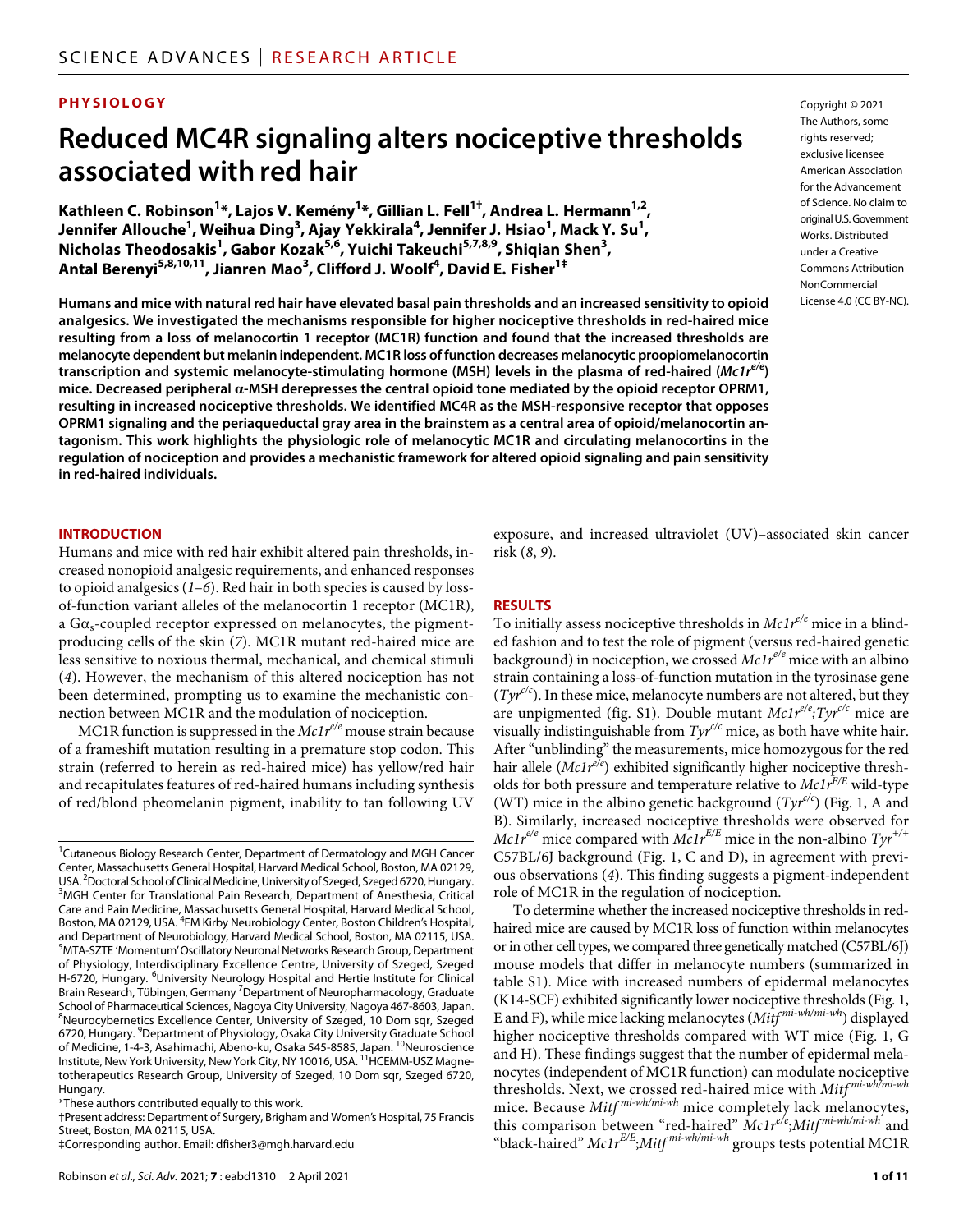

**Fig. 1. Nociceptive thresholds and POMC production are affected by melanocyte status and MC1R signaling.** Loss of function of MC1R increases mechanical and thermal nociceptive thresholds in C57BL/6J *Tyrc/c* albino mice (**A** and **B**) and in non-albino C57BL/6J mice (**C** and **D**). Nociceptive thresholds are decreased in K14-SCF strain compared with C57BL/6J mice measured by both von Frey assay (**E**) and hot plate assay (**F**). *Mc1r*e/e;*Mitf mi-wh/mi-wh* double mutants had increased thresholds compared with C57BL/6J, but similar to Mitf<sup>mi-wh/mi-wh</sup>, by von Frey (G) and hot plate assays (H). (I) Levels of  $\beta$ -endorphin in blood plasma were assayed by radioimmunoassay, suggesting MC1R-dependent melanocytic regulation of POMC. (**J**) sh*Mc1r* in the mouse melanocytic Melan-C cell line decreases *Pomc* mRNA expression. \*\*\**P* < 0.001 compared with all of the shControl clones and the parental line. (**K**) The MC1R ligand  $\alpha$ -MSH (2 µM) increases *Pomc* production in Melan-C cells. (L) *Pomc* expression is decreased in the epidermal skin of red K14-SCF;*Mc1re/e* mice compared with black K14-SCF;*Mc1rWT* mice. Graphs show means ± SEM; numbers in parentheses = *n* per group. Data shown in (C) and (D) represent compilations of baseline thresholds from all black and red-haired male mice in the C57BL/6J background used in the study. Results in (E) and (F) are a compilation of two and three independent experiments, respectively. Each group in (J) and (K) consists of three biological replicates. N.S., not significant.

function in nonmelanocytic cells. As shown in Fig. 1 (G and H), genetic absence of melanocytes ablated the ability of MC1R to influence nociceptive thresholds, suggesting that altered thresholds are dependent on MC1R function in melanocytes rather than in other cell types.

One potential modulator of the elevated nociceptive threshold in red-haired mice is β-endorphin, a posttranslational cleavage product of proopiomelanocortin (POMC), which is expressed in melanocytes (*10*–*12*). POMC is induced by adenosine 3′,5′-monophosphate (cAMP) in other cell types (*13*, *14*); thus, low cAMP levels in *Mc1r*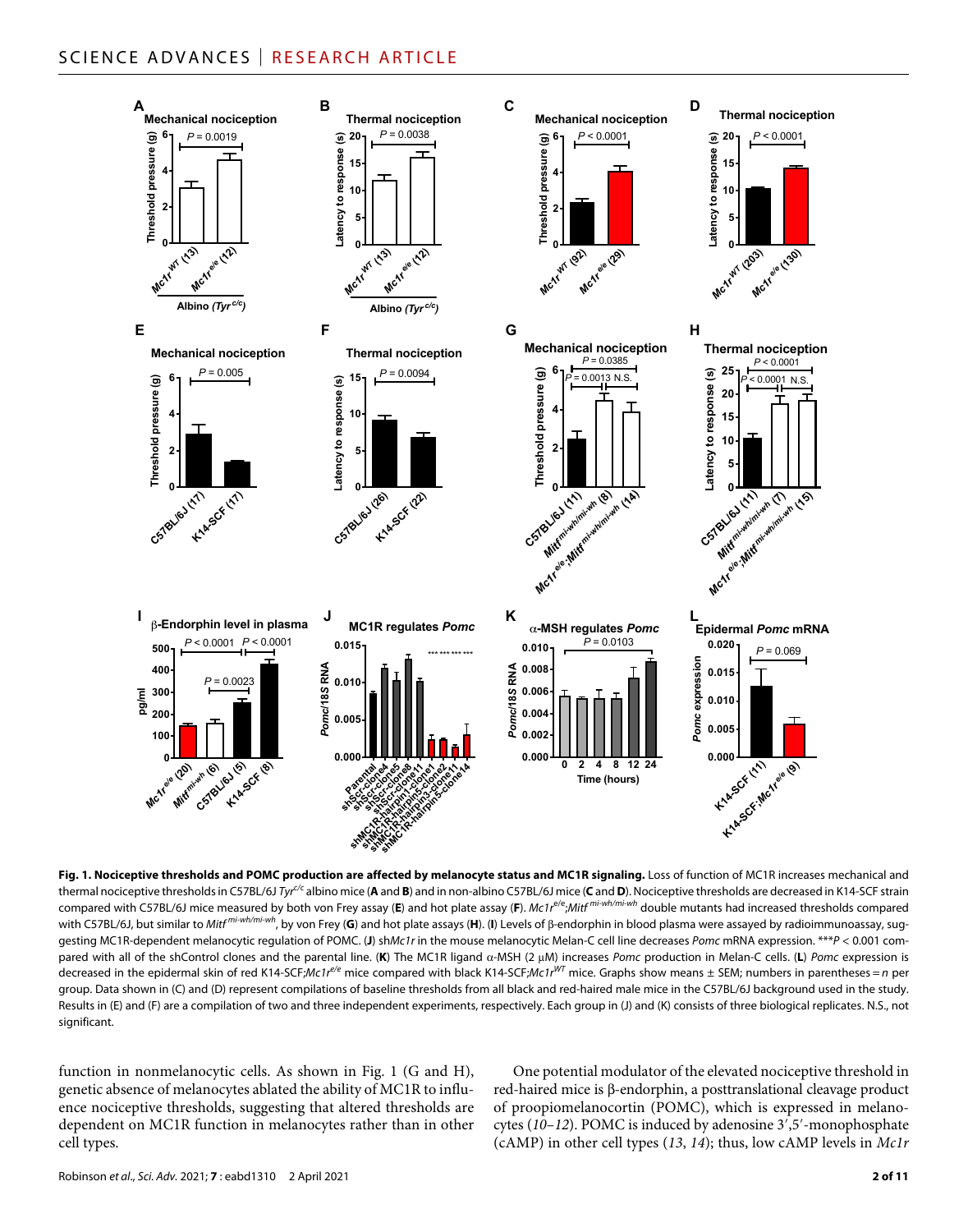mutant melanocytes may affect POMC expression. Red-haired (*Mc1re/e*) mice had significantly lower plasma levels of  $\beta$ -endorphin than genetically matched black (C57BL/6J WT) mice (Fig. 1I). However, this difference did not suggest that changes in  $\beta$ -endorphin mediate altered nociceptive thresholds because the direction of change is opposite from the phenotypic change, since opioid signaling promotes rather than diminishes analgesia. Moreover, plasma levels of -endorphin were also inversely associated with nociceptive thresholds in K14-SCF mice (higher melanocyte numbers and lower nociceptive thresholds) and *Mitf mi-wh/mi-wh* mice (absent melanocytes and higher nociceptive thresholds). Collectively, these data demonstrated a consistent pattern in which melanocyte numbers (K14-SCF, *Mitf mi-wh/mi-wh*) and function (*Mc1rE/E*, *Mc1re/e*) were inversely correlated with nociceptive thresholds despite being directly related to  $circulating \beta$ -endorphin levels.

To test for a direct role of melanocytes in modulating POMC expression downstream of MC1R, we knocked down *Mc1r* mRNA (Fig. 1J) or stimulated MC1R with  $\alpha$ -melanocyte-stimulating hormone ( $\alpha$ -MSH) (Fig. 1K) in the mouse melanocyte line Melan-C (*15*) and observed decreased and increased *Pomc* mRNA production, respectively. Furthermore, isolated epidermal RNA from black (K14-SCF;*Mc1rE/E*) and red-haired (K14-SCF;*Mc1re/e*) mice revealed reduced *Pomc* expression in epidermal skin of mice harboring loss of function in MC1R (Fig. 1L), similar to the lower plasma levels of circulating  $\beta$ -endorphin in the red-haired background (Fig. 1I, top). *Pomc* expression did not show statistically significant reduction in the adrenal gland and in the pituitary gland of *Mc1re/e* mice (fig. S2), suggesting that the plasma level alterations of POMC in this genetic background are mainly due to the decrease in melanocytic *Pomc* production caused by loss of *Mc1r* function.

To determine whether the elevated nociceptive thresholds were a result of compensation for or adaptation to the lower  $\beta$ -endorphin levels, we used two genetic models: mice carrying homozygous POMC mutation that expresses all melanocortin peptides but lacks the terminal  $\beta$ -endorphin sequence (" $\beta$ -endorphin knockout") and a strain deficient in the  $\beta$ -endorphin receptor gene,  $\mu$ -opioid receptor (*Oprm1<sup>-/−</sup>*). We observed no measurable effect of β-endorphin knockout on the nociceptive threshold differences in black versus red-haired mice (Fig. 2, A and B), suggesting that  $\beta$ -endorphin expression does not account for the altered nociceptive thresholds, as anticipated because its levels were inversely related to phenotypes. *Oprm1* deletion had no effect on nociceptive thresholds in black mice, in agreement with previous observations (*16*, *17*) and supporting the hypothesis that basal nociceptive thresholds in WT C57BL/6 mice are unaffected by endogenous opioids (*18*, *19*). However, the absence of OPRM1 abolished the elevated thresholds in red-haired mice (Fig. 2, C and D). Similarly, naloxone, a broad opioid receptor antagonist (*20*), and cyprodime, an antagonist specific for the  $\mu$ -opioid receptor (21), both significantly reduced nociceptive thresholds in red-haired mice to levels in black mice or to even lower levels at high doses (Fig. 2, E and F). A decrease below WT levels was observed only with pharmacologic antagonists and may reflect a difference between acute blockade and chronic absence of signaling.

These findings suggest that the elevated nociceptive thresholds in red-haired mice are mediated by, and dependent on,  $\beta$ -endorphin– independent opioid receptor signaling. We also observed a decrease in nociceptive thresholds when *Mitf mi-wh/mi-wh* mice (devoid of melanocytes) were treated with naloxone (Fig. 2G), consistent with a common endogenous opioid-dependent mechanism for *Mitf mi-wh/mi-wh* and red-haired *Mc1re/e* mice.

We reasoned that higher  $\mu$ -opioid receptor signaling in the presence of low plasma levels of  $\beta$ -endorphin could be explained by up-regulation of another endogenous opioid, an adaptation of the -opioid receptor, or reduction of a pathway that antagonizes opioid signaling. Direct measurements of the circulating opioid ligands dynorphin, enkephalin, and endomorphin revealed no significant differences between red-haired and black mice (Fig. 3, A to C). Given previously published data (*2*) on differences between red-haired and black mice in their response to pentazocine, a  $\kappa$ -opioid receptor agonist, we chose to further examine the  $\kappa$  receptor agonist dynorphin. We crossed a dynorphin knockout strain with red-haired and black mice but did not observe measurable effects on nociceptive thresholds in red-haired or black genetic backgrounds (Fig. 3, D and E). These data suggest that elevation of an endogenous opioid is unlikely to be responsible for the increased nociceptive threshold in the red hair background.

Pharmacologic manipulation of the melanocortin pathway antagonizes certain effects of morphine (*22*, *23*), leading us to examine plasma levels of MSH (melanocortin agonist), which, like  $\beta$ -endorphin, is also encoded within POMC. We observed that plasma  $\alpha$ -MSH levels varied significantly across mice of different pigmentation phenotypes, paralleling  $\beta$ -endorphin levels as anticipated given their common POMC precursor, with higher  $\alpha$ -MSH levels in mice with more melanocytes or WT MC1R/black pigmentation (Fig. 4A) and lower in mice with fewer melanocytes or red-haired genetic background. Plasma  $\alpha$ -MSH levels therefore vary in a manner that is consistent with and might be responsible for the observed nociceptive phenotypes, unlike  $\beta$ -endorphin that is inversely related. Given that -MSH [or its larger parent peptide adrenocorticotropic hormone (ACTH)] represents the only known melanocortin ligand, whereas -endorphin is one of multiple endogenous ligands capable of activating  $\mu$ -opioid receptor signaling, a decrease in both  $\alpha$ -MSH and -endorphin might result in a net increase in opioid signaling sustained by non–POMC-derived opioid ligands. To functionally evaluate whether proportionally low  $\alpha$ -MSH may contribute to the elevated nociceptive thresholds in the red hair background, we first rescued low endogenous  $\alpha$ -MSH levels in red-haired mice pharmacologically. We observed that an  $\alpha$ -MSH peptide mimic, melanotan II, decreased nociceptive thresholds in a dose-dependent fashion in male red-haired *Mc1r<sup>e/e</sup>* mice but not in black *Mc1r<sup>E/E</sup>* mice (Fig. 4B). Second, given the sex-dependent role of *Mc1r* in mediating pharmacologic  $\kappa$ -opioid analgesia (2), we repeated these experiments in female red-haired *Mc1re/e* mice and observed the same patterns as in male red-haired *Mc1re/e* mice (fig. S3, A to D). These results suggest that loss of function in MC1R signaling results in increased nociceptive thresholds because of melanocortin deficiency in a sexindependent (likely  $\kappa$ -opioid–independent) manner. As the MSH mimic-induced rescue phenotype occurred in red-haired mice carrying MC1R deficiency (as a result of an *Mc1r* frameshift mutation), it suggested that an MSH receptor other than MC1R is the likeliest mediator of the altered nociception (and opioid antagonism).

Another melanocortin receptor, MC4R, and its inhibition have been implicated in pharmacologic analgesia and neuropathic pain (*23*, *24*). We initially tested the peptide SHU 9119, which antagonizes MC4R and MC3R while being an agonist for MC1R and MC5R (*25*). SHU 9119 produced analgesia when injected into male black mice (Fig. 4C), mimicking the effect of the *Mc1re/e* genotype. Similarly,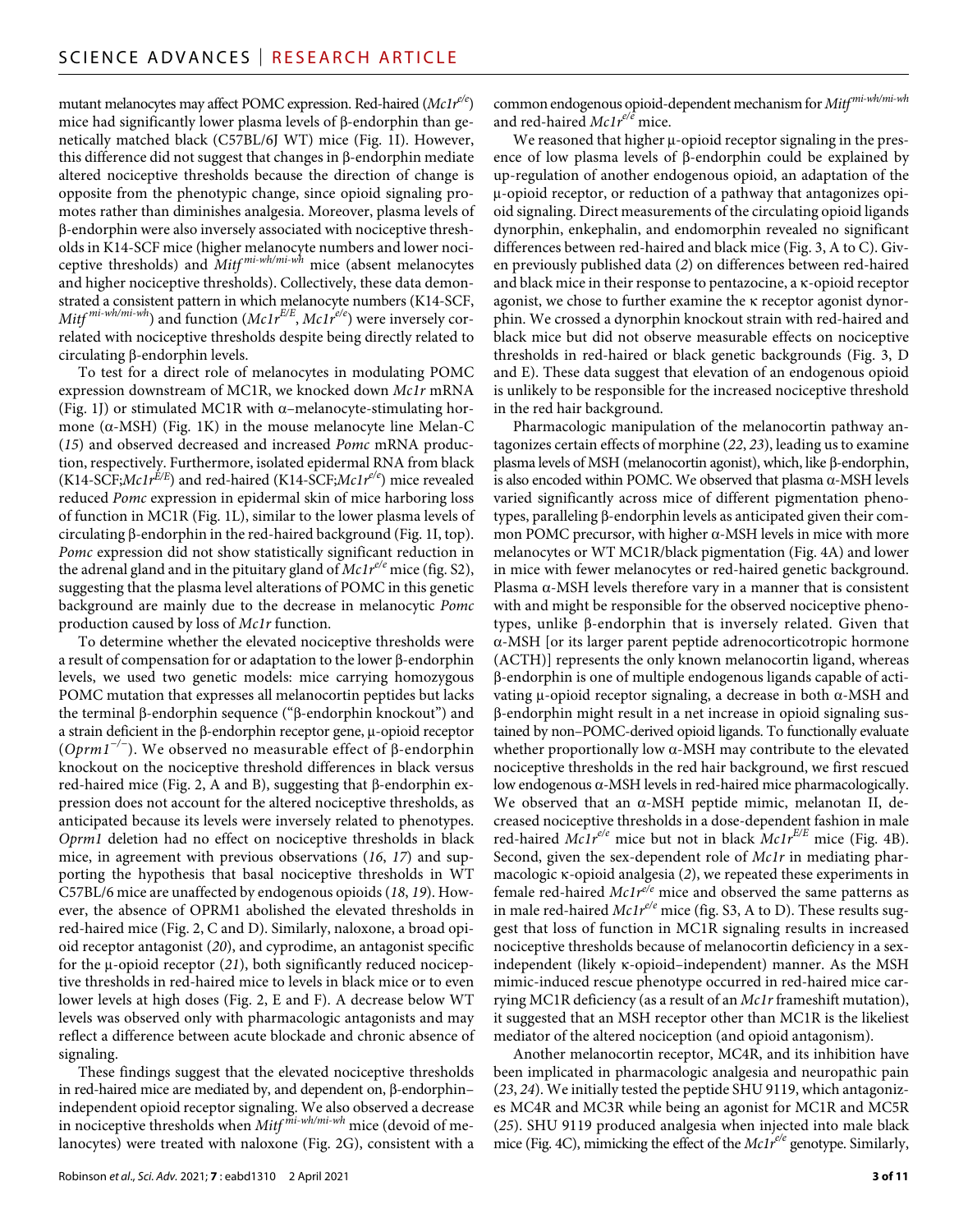

Fig. 2. Elevated nociceptive thresholds in red-haired mice depend on opioid signaling but not  $\beta$ -endorphin.  $\beta$ -Endorphin deletion has no effect on mechanical (A) or thermal (B) nociceptive thresholds in either black or red-haired mice (compilations of two independent experiments). Deletion of the  $\mu$ -opioid receptor did not affect nociceptive thresholds in black mice but abolished the increased thresholds in red-haired mice in both mechanical (**C**) and thermal (**D**) nociception assays. (**E**) Naloxone treatment (10 mg/kg, intraperitoneally) abolished the increased nociceptive threshold of red mice. (**F**) Cyprodime treatment showed a dose-dependent effect on thermal nociception in red-haired, but not black, mice (for  $Mc1r^{WT}$ ,  $n = 11$ , except  $n = 10$  for 0.0064 mg/kg; for  $Mc1r^{C}$ ,  $n = 9$ , except  $n = 7$  for 9.6 mg/kg). (G) Naloxone treatment also decreased nociceptive thresholds in *Mitf mi-wh/mi-wh* homozygous mice (*n* = 8 per group). For (A) to (D), the investigator performing the experiment was blinded to the β-endorphin or OPRM1 status of each mouse. Graphs show means ± SEM; numbers in parentheses = *n* per group.

in K14-SCF;*Mc1r<sup>e/e</sup>* mice, which have levels of POMC products (fig. S3) and nociceptive thresholds similar to black WT mice (Fig. 4C) but lack MC1R function, injection of SHU 9119 increased nociceptive thresholds. These functional results suggested that the analgesic effects of SHU 9119 are *Mc1r* independent and likely due to ligand

effects on MC4R or MC3R, consistent with the possibility that MC4R or MC3R signaling may balance opioid signaling to modulate nociceptive thresholds.

To explore whether MC4R plays a functional role in regulating nociceptive thresholds, we used *Mc4r* null mice and observed that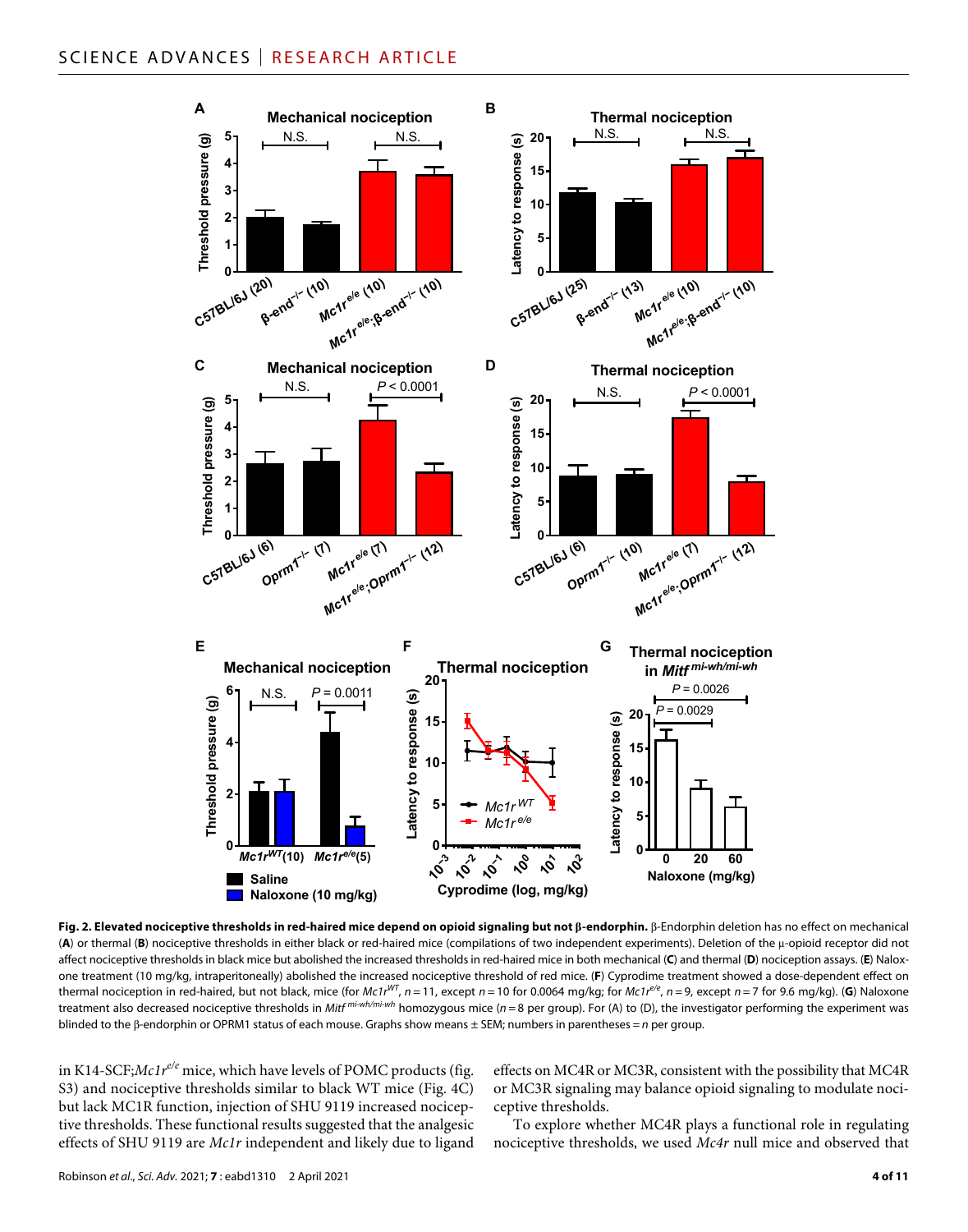

Fig. 3. Low levels of *B-endorphin are not compensated by other endogenous opioids. (A to C) Plasma levels of dynorphin, enkephalin, and endomorphin are un*changed in red versus black mice. (**D** and **E**) Loss of the dynorphin gene (*Dyn−/−*) has no effect on nociceptive thresholds in red or black mice. Graphs show means ± SEM; numbers in parentheses = *n* per group.

they exhibit elevated nociceptive thresholds (Fig. 4, D and E). The absence of MC4R (on a genetically black *Mc1rE/E* background) also resulted in sensitivity to opioid antagonism (Fig. 4F), resembling red-haired *Mc1r<sup>e/e</sup>* mice and suggesting that the nociceptive threshold may be determined by a balance between OPRM1 and MC4R signaling. We also repeated this experiment using naloxonazine, a specific antagonist for the  $\mu$ -opioid receptor, and found that pharmacologic inhibition of OPRM1 is sufficient to restore nociceptive thresholds in both *Mc4r* null and *Mc1re/e* mice (Fig. 4G). Furthermore, melanocortin agonist treatment reduced the elevated nociceptive thresholds in red-haired mice (Fig. 4B) but had no effect on nociception in *Mc4r* null mice (Fig. 4H), suggesting that MC4R is the key melanocortin receptor upon which MSH acts as a ligand for nociceptive threshold reduction.

We hypothesized that if MSH deficiency in *Mc1r<sup>e/e</sup>* mice is acting through *MC4R*, then *Mc1re/e;MC4R−/−* mice should have similar nociception to *Mc1re/e* and *MC4R* null mice. When we generated *Mc1r<sup>e/e</sup>;MC4R<sup>-/−</sup>* mice, we found that *Mc1r<sup>e/e</sup>;MC4R<sup>-/−</sup>* mice have similar nociception to *Mc1re/e* and *MC4R−/−* mice (Fig. 4I), suggesting that there is a similar underlying mechanism responsible for the elevated nociceptive thresholds in these genetic mouse models.

Next, we asked whether the site of the opioid/melanocortin antagonism modulating nociception is central or peripheral. The nociceptive difference observed between black and red-haired mice was diminished after peripheral (intraperitoneal) administration of naltrexone, an opioid receptor antagonist that is able to cross the blood-brain barrier (BBB) (Fig. 5A). However, peripheral administration of methylated naltrexone, a BBB-impermeable opioid antagonist,

Robinson *et al*., *Sci. Adv.* 2021; **7** : eabd1310 2 April 2021

did not diminish the nociceptive differences between black and redhaired mice (Fig. 5B), suggesting minimal peripheral influence. This suggests that the relative increase in opioid signaling in red-haired mice occurs centrally, not peripherally, and highlights the impor $t$ ance of  $\alpha$ -MSH in balancing opioid receptor–mediated regulation of central nociception.

Previous studies have demonstrated a role for cAMP signaling in modulating opioid analgesia (*26*). We therefore measured the impact of antagonism between melanocortin and opioid signaling on cAMP content in rat primary hypothalamic neurons (RPHNs). We observed that the melanocortin agonist [Nle4,D-Phe7]- $\alpha$ -MSH increased cAMP content, whereas the opioid agonist morphine significantly inhibited melanocortin-induced cAMP elevation (Fig. 5C), consistent with previous observations (*27*). These data suggest that melanocortin and opioid signaling may antagonize each other in a cell-autonomous manner.

Costaining MC4R-GFP (green fluorescent protein) neurons with OPRM1 in mice has suggested the existence of neurons expressing both receptors in the periaqueductal gray area (PAG) (*28*). First, we measured the mRNA levels of opioid receptors in the PAG in different genetic backgrounds and found no significant alterations in the opioid receptors in the PAG in *Mc1re/e* and *Mc4r−/* mice (fig. S5). We next investigated the potential role of the PAG in modulating nociception and found that local antagonism of opioid receptors by naloxone, by the  $\mu$ -opioid receptor–specific naloxonazine (29), or agonism of melanocortin receptors (independently of *Mc1r*) in PAG-cannulated *Mc1r<sup>e/e</sup>* mice significantly decreases nociceptive thresholds (Fig. 5D). To further investigate the localization of MC4R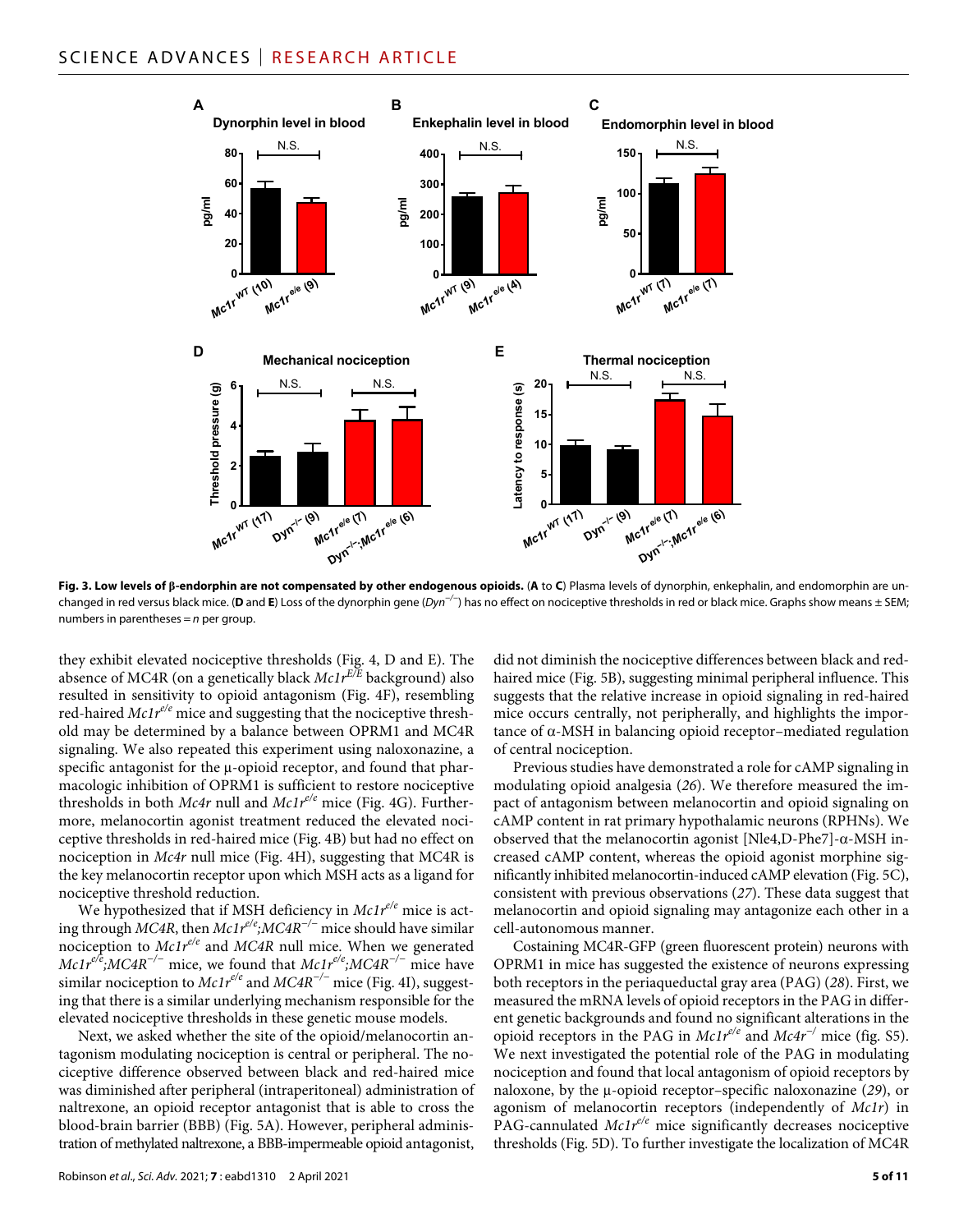

**Fig. 4. MC4R signaling regulates nociception.** α-MSH in blood plasma was found to be lowest in red-haired mice and *Mitf*<sup>mi-wh/mi-wh</sup> mice but elevated in K14-SCF mice (A), suggesting that melanocyte number and function are positively associated with plasma a-MSH level. Treatment with a melanocortin agonist, melanotan II (0.5 mg/kg), reduced thermal nociceptive thresholds in red-haired mice (**B**) (*n* = 10 per group, except *n* = 9 for *Mc1r<sup>e/e</sup>* saline), while nociceptive thresholds are increased by the melanocortin antagonist SHU 9119 (1 g/kg) in both black and K14-SCF red-haired mice (**C**). (**D** and **E**) Elevated redhead nociceptive thresholds are mimicked in *Mc4r* null mice in both mechanical and thermal nociception assays. These elevated thresholds are sensitive to naloxone (**F**) and naloxonazine (**G**) but, unlike in red-haired *Mc1re/e* mice (B), cannot be decreased by melanocortin rescue with melanotan II (**H**). (**I**) Elevated nociceptive thresholds are not restored by genetic deletion of *Mc4r* in *Mc1re/e* background (*n* = 10, 9, 20, and 6 per group). Graphs show means ± SEM; numbers in parentheses = *n* per group.

relative to  $\mu$ -opioid receptors in the central nervous system (CNS), we analyzed publicly available transcriptomic data ("brain atlas") from six postmortem human brains (*30*) and identified multiple additional regions showing enrichment for both *MC4R* and *OPRM1* (fig. S6), some of which have been associated with the regulation of pain (*31*–*34*). We also investigated the possible correlation between *MC4R* and *OPRM1* across brain regions and patients and found a slight positive correlation (figs. S7 and S8) in the posterior group of nuclei; however, these analyses are limited by the small number of available datapoints. Corroborating these human data, we stained

for both OPRM1 and MC4R proteins in rat brains and found costaining in several regions corresponding to the human brain regions where we observed coexpression of *MC4R* and *OPRM1* mRNAs (fig. S9). It should be noted that MC4R antibodies have certain limitations. We tested multiple commercially available antibodies and used an antibody that showed the best signal-to-noise ratio in the arcuate nucleus (fig. S10). These results are consistent with the possibility that melanocortin and opioid signaling may antagonize each other in a cell-autonomous manner. However, it is also possible that other indirect or non–cell-autonomous mechanisms may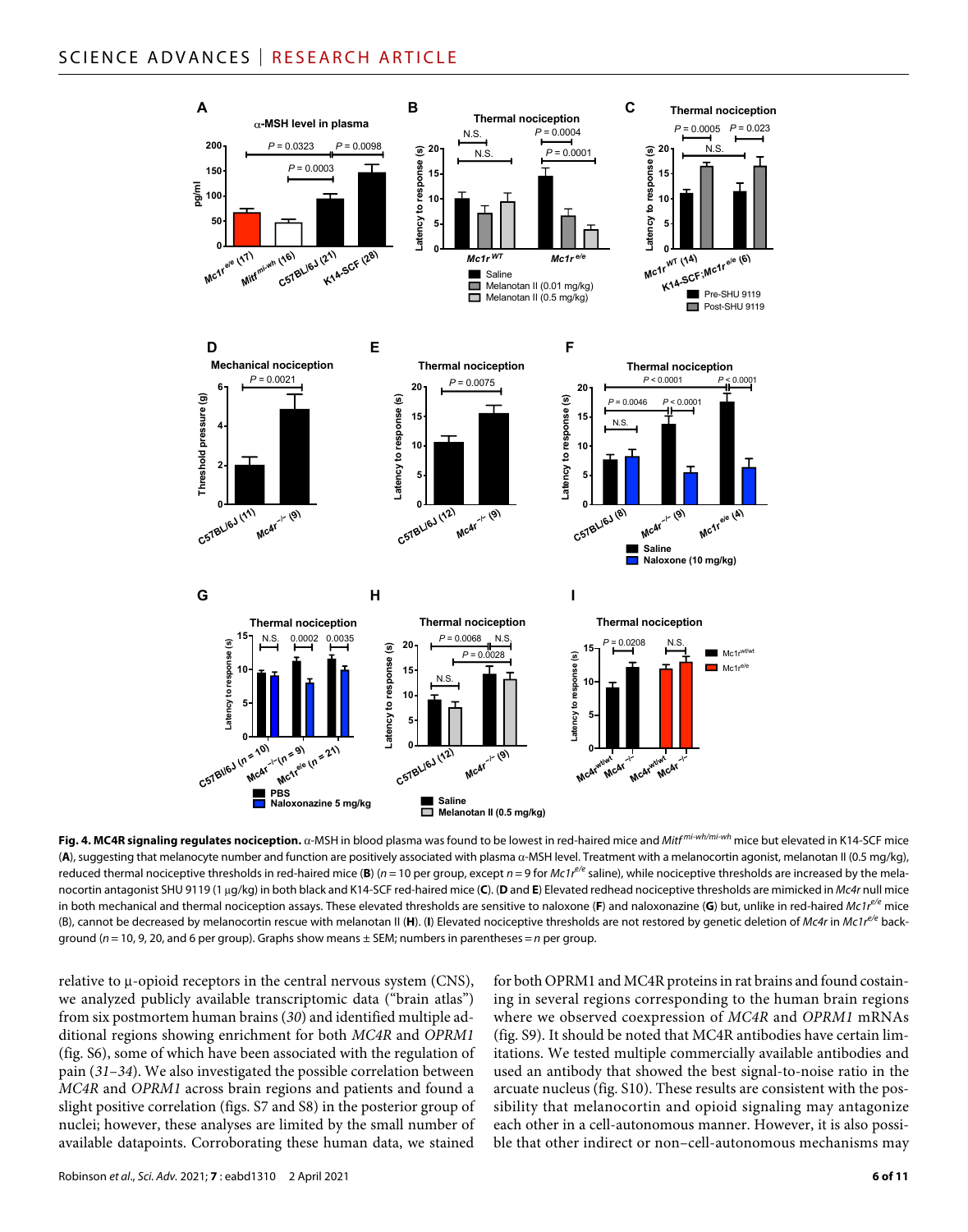

**Fig. 5. Increased central opioid tone regulates basal nociception in red-haired mice.** Blood-brain barrier (BBB)–impermeable methylnaltrexone (10 mg/kg) cannot reverse increased nociception in red *Mc1re/e* mice when injected peripherally (**A**) (*n*=20 for all groups), whereas BBB-permeable naltrexone (10 mg/kg) can (**B**) (*n* = 20 per group), suggesting the involvement of CNS regions in the increased nociception. (**C**) In line with the coexpression of *MC4R* and *OPRM1*, melanocortin and opioid signaling can antagonistically modulate cAMP levels in primary rat hypothalamic neurons. DMSO, dimethyl sulfoxide. (**D**) Local administration of naloxone, naloxonazine, or melanotan to the periaqueductal gray area (PAG) reduces nociceptive thresholds in red  $Mc1r^{e/e}$  mice ( $n=9$  using the same mice for all treatments). (**E**) Summary of the antagonistic opioid-melanocortin model in black and red-haired contexts. Graphs show means ± SEM; numbers in parentheses = *n* per group.

additionally contribute to increased opioid tone in red-haired *Mc1re/e* mice. For example, heterodimerization of G protein–coupled receptors can affect receptor function (*35*) and OPRM1 has been previously shown to interact with MC3R (*36*); therefore, it is possible that formation of different heterodimers might also contribute to the increased opioid tone. However, *Mc1re/e;MC4R−/−* mice have similar nociceptive thresholds to *Mc1re/e* mice (Fig. 4I), suggesting that expression of MC4R is not required for maintenance of increased nociceptive thresholds in this background. Therefore, the possible involvement of OPRM1/MC4R heterodimerization is unlikely to be solely responsible for the elevated nociceptive thresholds in the redhaired genetic backgrounds.

The data presented here suggest that elevated nociceptive thresholds found in the red-haired genetic background arise from a reduction in  $\alpha$ -MSH levels caused by decreased POMC production in melanocytes, resulting in diminished MC4R signaling. Lower MC4R signaling, in turn, decreases its antagonism of opioid signaling within the CNS, which, despite diminished  $\beta$ -endorphin production, exhibits no discernible differences in other endogenous opioid ligands in the red hair background. Collectively, this produces a net melanocortin deficiency relative to opioid signaling, which alters the balance in favor of  $\mu$ -opioid receptor–induced analgesia within the red hair background (illustrated in Fig. 5E).

#### **DISCUSSION**

Our observations regarding high nociceptive thresholds in red-haired *Mc1r<sup>e/e</sup>* mice match previous findings of genotype-driven and sexindependent human and mouse nociceptive patterns (*4*). Also, it should be noted that despite the occasional minor variability in baseline nociceptive measurements (for example, Fig. 4, E and F), we consistently observed a significant difference between black and red-haired mice, suggesting that the differences are much more robust than the minor fluctuations caused by other environmental/ technical factors. We provide mechanistic insights for these differential nociceptive thresholds by identifying the role of MC1R variant (red-hair) loss of function in altering the balance of physiologic antagonism between OPRM1 and MC4R through decreased plasma MSH. However, other mechanisms could also contribute to the observed differences. Heterodimerization of OPRM1 with melanocortin receptors (possibly MC3) (*36*) or additional sex-dependent mechanisms could also contribute to the nociceptive differences observed in melanocortin-deficient mice. Alternatively, melanocortin signaling may directly influence nociception by modifying basal OPRM1 receptor activities such as ion channel activities, G protein coupling, or cAMP inhibition. These possibilities warrant future investigations.

A recent study suggests that only a few polymorphisms in the MC1R coding region predict a differential sensitivity to pain (*37*). It is possible that although these variants would result in decreased MC1R function (as evidenced by red hair), the loss of function may not impair POMC production in these patients or POMC levels might be somehow compensated through other mechanisms. However, it is challenging to study POMC levels in human populations that can significantly differ in UV shielding due to varying levels of pigmentation and that are exposed to various levels of UV radiation; therefore, the effect of MC1R coding variants on melanocytic POMC expression requires further in-depth examination. It is also possible that in humans, MC1R might regulate POMC in nonmelanocytes as well, which also warrants further studies.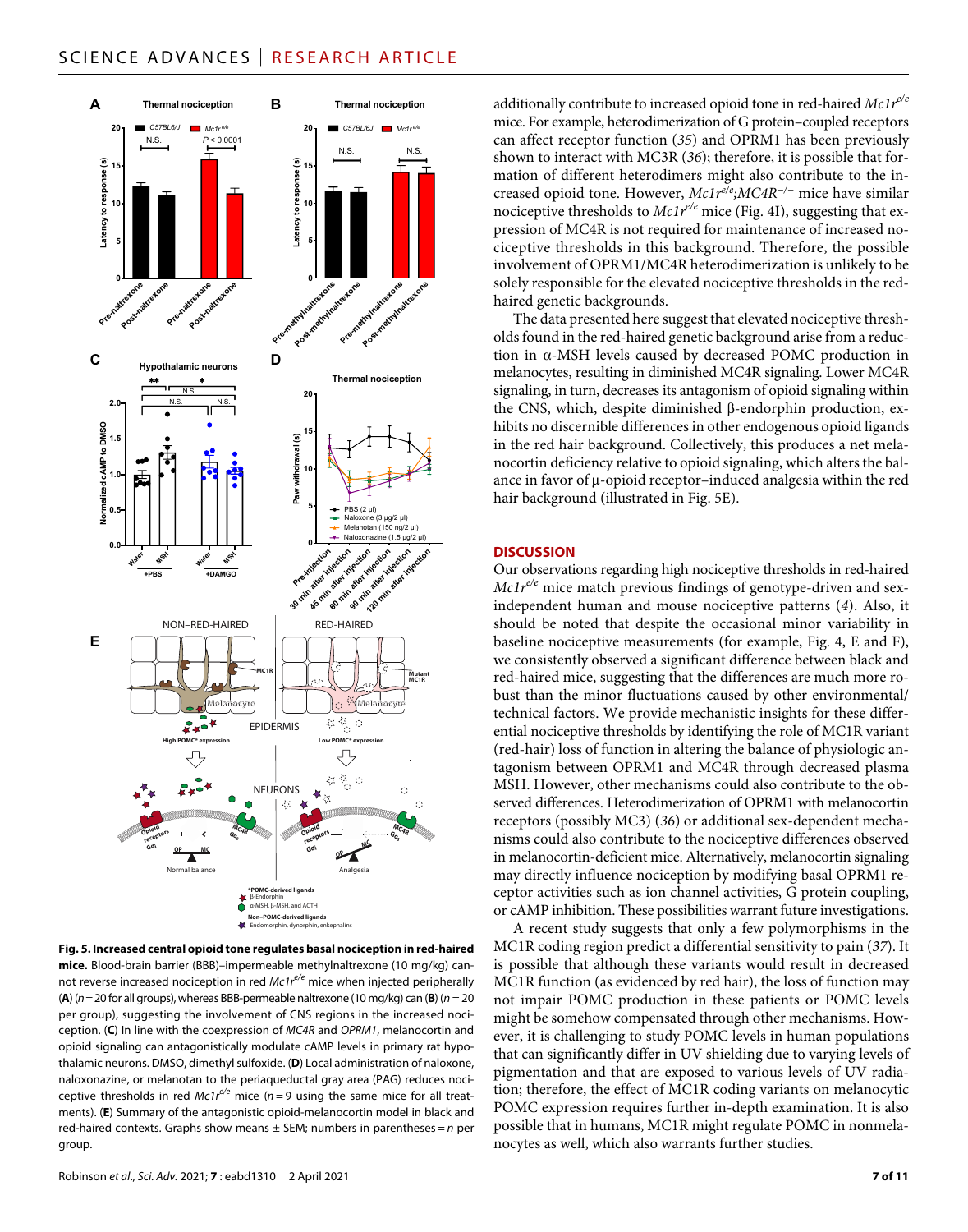Our study does not distinguish between transcript level–reducing variants and MC1R activity variants, and it is possible that those variants might differentially regulate POMC in mouse and human melanocytes, as hypothesized by Zorina-Lichtenwalter *et al.* (*37*). However, we have demonstrated that the number of melanocytes also regulates basal nociception, suggesting that besides the loss of MC1R function (as in *Mc1re/e* mice), the absolute number of melanocytes is also an important determinant in nociception. The question of whether the MC1R level altering variations that are associated with differential nociception in humans would also phenocopy the MC1R function loss in mouse models remains to be explored.

POMC induction causes  $\beta$ -endorphin–mediated analgesia after UV exposure (*38*), whereas in the absence of UV exposure, a reduction in POMC results in melanocortin deficiency–mediated analgesia, as reported here. That both an increase and decrease in POMC can increase analgesia reflects the circumstance wherein a single gene encodes different peptides that activate two opposing pathways. The net effect of POMC depends on the balance of signaling between these two pathways and appears to be affected by differences in basal activities and the presence of other (non–POMC-derived) endogenous ligands. In the red hair background, the decrease in MC4R ligands with low POMC is proportionally large (as MC4R has no known ligands beyond POMC-derived MSH/ACTH) relative to  $\mu$ -opioid receptor ligands where dynorphin, endomorphin, and enkephalin are unchanged (illustrated in Fig. 5E).

While our study focuses on the red hair phenotype, the underlying melanocortin/opioid signaling balance may also account for pain variations among non–red-haired individuals. For example, we observed that *Mc4r* null mice exhibit high nociceptive thresholds like *Mc1re/e* mice, but are not red haired, reflecting an alternative means to alter the melanocortin-opioid balance. Individuals with *MC4R* polymorphisms may also have elevated pain thresholds and altered sensitivities to analgesics similar to those reported in red-haired individuals (*4*). This study has revealed previously unknown and unexpected insights into the molecular and signaling determinants of basal nociceptive thresholds.

## **MATERIALS AND METHODS**

#### **Mice**

All experiments were performed with male mice at least 8 weeks of age, with the exception that female mice were used in the experiments of fig. S3. Mice were bred on site. All experiments were performed with approval from the Massachusetts General Hospital Institutional Animal Care and Use Committee. All mice used were on the C57BL/6J background or had been backcrossed to the C57BL/6J background at least 10 generations, except for the *Mc4r−/−* strain, which was developed on the 129S background and backcrossed with C57BL/6J for only one generation. However, *Mc4r−/−* mice were visually indistinguishable from mice on the C57BL/6J background, making blind experiments possible. *Mc1r<sup>e/e</sup>*, *Tyr<sup>c/c</sup>*, β-endorphin<sup>-/−</sup>, Dynorphin*−/−*, *Mc4r−/−*, and *Oprm1−/−* mice were obtained from The Jackson Laboratory (*39*, *40*, *16*, *41*–*43*). The K14-SCF strain was a gift from T. Kunisada (*44*), whereas *Mitf mi-wh/mi-wh* mice were a gift from N. Jenkins (*45*). Mice were used for single experiments, except the same groups of mice were used for measuring thermal and mechanical nociception and for the effects of different pharmacological compounds.

#### **Drugs**

Naloxone hydrochloride (N7758), naltrexone hydrochloride (N3136), and melanotan II acetate salt (M8693) were purchased from Sigma-Aldrich; SHU 9119 (NC9447656), cyprodime hydrochloride (NC9079878), naloxonazine hydrochloride (059110), and DAMGO (11711) were from Thermo Fisher Scientific; and methylnaltrexone bromide (787933) was from McKesson. Morphine was obtained from Patterson Veterinary #078924699. All drug administrations to mice were by intraperitoneal injection.

#### **Nociceptive testing**

The hot plate assay was performed as originally described (*46*) on a 52°C hot plate with a maximum cutoff time of 20 s, except for the experiments using *Mitf mi-wh/mi-wh*, where a cutoff of 30 s was used to enable detecting additive effects of the incorporation of the *Mc1re/e* allele. The von Frey assay was performed as described previously (*47*). Where possible, the investigator was blinded to the genotypes of the mice.

## **PAG cannulation**

For cannulation, mice underwent isoflurane anesthesia. Cannulas were positioned to target the ventral lateral PAG (coordinates used bregma −4.5 mm and lateral 0.5 mm) with a custom-made infusion system (P1 Technologies, VA, USA). Custom-made guide cannulas were cut at 2.2-mm length. For intra-PAG injections, an internal cannula of 2.5-mm length was used to administer phosphate-buffered saline (PBS), naloxone, or melanotan under isoflurane anesthesia in 2-µl volume. Nociceptive thresholds were then measured using the hot plate assay. The same animals were used to test all pharmacologic agents for this experiment.

#### **mRNA enrichment analysis**

Enrichment analyses of *MC4R* and *OPRM1* in human postmortem brain transcriptomic profiles were performed as described previously (*48*). Briefly, transcriptomic profiles of six postmortem human brains were downloaded from the Allen Human Brain Atlas (*30*) in May 2017. To identify brain regions enriched for *OPRM1* and *MC4R*, 190 regions that had transcriptomic profiles from at least four patients were used. We averaged *MC4R* and *OPRM1* expression per region per patient and performed *z* transformation. The obtained *z* values indicate the difference in number of SDs for expression in an individual brain region compared with the average expression across all regions. For *OPRM1* and *MC4R*, we considered a *z* value of  $\geq$ 1 to be enriched.

#### **Epidermal RNA isolation**

Black K14-SCF; $McIr<sup>E/E</sup>$  and red K14-SCF; $McIr<sup>e/e</sup>$  mice were euthanized by cervical dislocation. Epidermis was isolated from the ears of the animals after dispase digestion for 3 hours at 37°C. Two ears from each mouse were pooled.

#### **Cell culture**

Melan-C cells were grown in Ham's F-10 medium supplemented with 10% fetal bovine serum and 1% penicillin/streptomycin. Cells were serum-starved for various lengths of time before adding 2  $\mu$ M -MSH (Phoenix Pharmaceuticals Inc., #043-01), and then RNA was harvested from all samples at the same time 25 hours after initiation of serum starvation. RNA was isolated with RNeasy Mini Kit (74104, Qiagen, NE).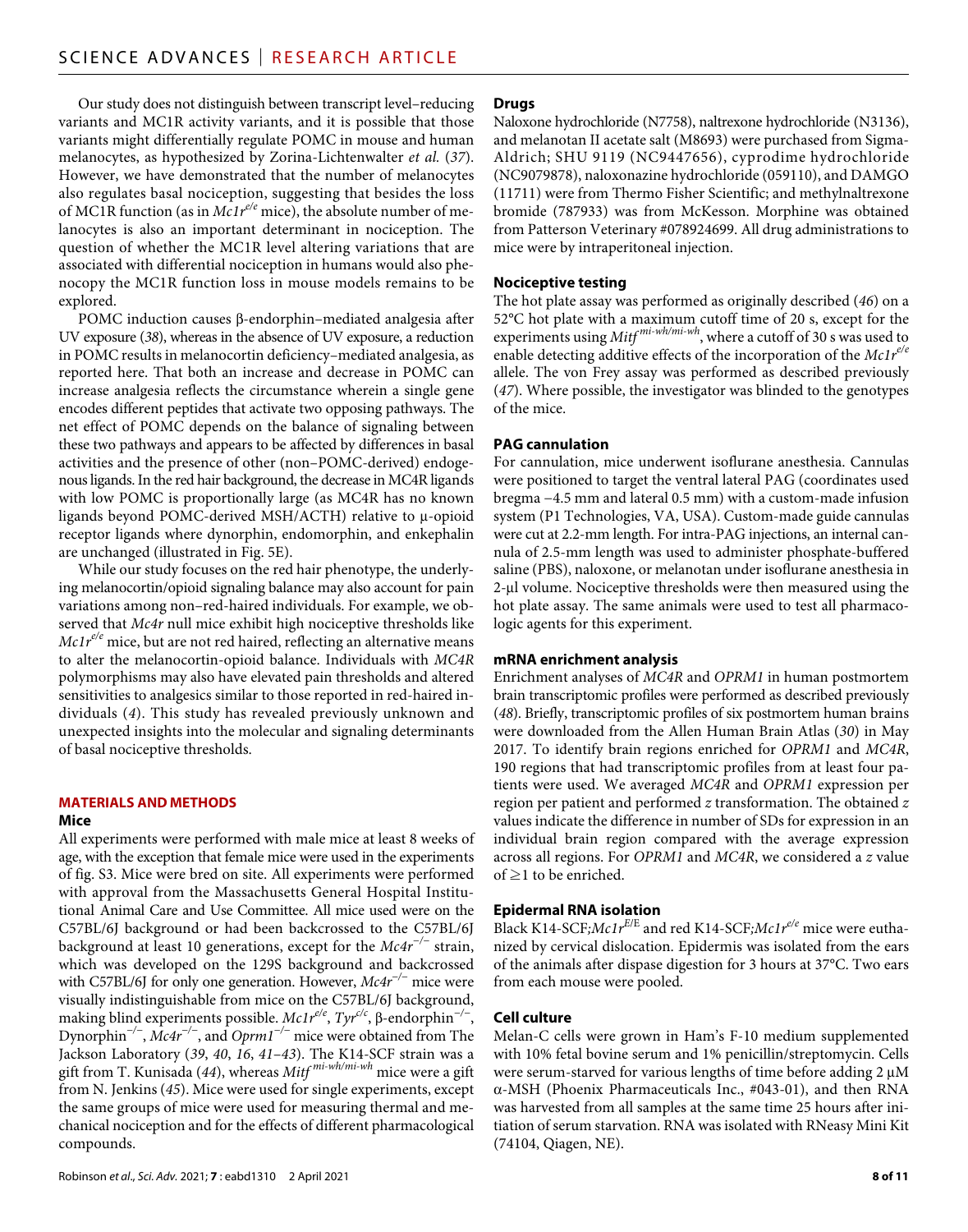### **MC1R knockdown and single clone isolation**

Lentivirus was generated in 293T cells. Cells were transfected using 250 ng of vesicular stomatitis virus glycoprotein, 1250 ng of the plasmid PsPAX2, and 1250 ng of luciferase short hairpin RNA (shRNA) (control) or *Mc1r* shRNA. Melan-C cells were plated the day before transduction. After transduction with lentivirus, plates were centrifuged at 3000 rpm for 30 min at 37°C. Transduced cells were selected with 1:1000 puromycin (Thermo Fisher Scientific, catalog no. NC9138068). Single-cell clones were picked up using Scienceware 3.2-mm-diameter cloning discs (Sigma-Aldrich). *Mc1r* shRNA sequences: sh*Mc1r*1, CATC-CCTTCCTGATCTCCATT; sh*Mc1r*2, CGTCACTTTCTTTCTAG-CCAT; sh*Mc1r*3, CCTGATGGTAAGTGTCAGCAT; sh*Mc1r*4, CGTGCTGGAGACTACTATCAT; sh*Mc1r*5, GAGAATGTGCT-GGTTGTGATA.

#### **Primers and qRT-PCR**

For quantitative reverse transcription polymerase chain reactions (qRT-PCRs), the forward and reverse primers for *Pomc* were AA-GAGGCTAGAGGTCATCAG and AGAACGCCATCATCAAGAAC, for OPRM1 CAGGGCTTGTCCTTGTAAGAAA and GACTCGG-TAGGCTGTAACTGA, for OPRD ATGGCCTCATGCTACTGCG and CACCAGCGTCCAGACGATG, for OPRK TCCCCAACTG-GGCAGAATC and GACAGCGGTGATGATAACAGG, for 18S AGGTTCTGGCCAACGGTCTAG and CCCTCTATGGGCTC-GAATTTT, for *Actb* GGCTGTATTCCCCTCCATCG and CCA-GTTGGTAACAATGCCATGT, and for *Hprt1* TCAGTCAACGGG GGACATAAA and GGGGCTGTACTGCTTAACCAG. KAPA SYBR FAST One-Step qRT-PCR (KK4651, Kapa Biosystems) was used for qRT-PCR assays. For quantifying *Pomc* mRNA expression, *Pomc* levels in ear epidermal samples were normalized to the average of 18S, *Atcb*, and *Hprt1* to minimize variation.

For measuring levels of opioid receptors in the PAG, micropunches were obtained from freshly isolated PAG tissues. After cervical dislocation, brains were removed in ice-cold PBS. Micropunches (1.5 mm wide) were then obtained, and RNA was isolated as previously described (*49*).

#### **cAMP measurements**

RPHNs (Lonza, R-HTH-507) were seeded in poly-D-lysine- and laminin-coated wells at a density of 50,000 cells per well. RPHNs were cultured in primary neuron growth medium (Lonza, CC-3256) containing growth supplements (Lonza, CC-4462). Medium was changed every 48 to 96 hours. On day 11 after seeding cells, serum starvation was performed for 30 min, and then cells were treated first with either  $1 \mu M$  DAMGO or PBS for 7.5 min and then with either 1  $\mu$ M [Nle4,D-Phe7]- $\alpha$ -MSH (M8764, Sigma-Aldrich) or water (vehicle control) for 10 min. Cells were incubated at 37°C during treatments. Ten minutes after [Nle4,D-Phe7]- $\alpha$ -MSH or water treatment, cells were lysed and processed for cAMP measurements with cAMP-GLO Assay (V1501, Promega, WI, USA) according to the manufacturer's instructions.

#### **Radioimmunoassays**

Plasma levels of  $\alpha$ -MSH (RK-043-01),  $\beta$ -endorphin (RK-022-06), enkephalin-leucine (RK-024-21), endomorphin-1 (RK-044-10), and dynorphin (RK-021-03) were measured using radioimmunoassay kits (Phoenix Pharmaceuticals Inc., CA, USA) as described previously (*38*). The specificities of the kits were determined by the manufacturer.

## **Histology**

All histology experiments were performed in accordance with European Union guidelines (2003/65/CE) and were approved by the Ethical Committee for Animal Research at the Albert Szent-Györgyi Medical and Pharmaceutical Center of the University of Szeged.

## *MC4R and OPRM1 double immunohistochemistry*

Three male Long-Evans rats (450 to 600 g) were anesthetized with 4 to 5% isoflurane followed by urethane (1.5 g/kg) injection (intraperitoneally) and then transcardially perfused with physiological saline followed by 4% paraformaldehyde and 0.2% picric acid in 0.1 M phosphate buffer (pH 7.2 to 7.3). After removal, brains were postfixed overnight, embedded in 4% agarose, coronally sectioned at 40-µm thickness using a vibrating blade microtome, and harvested in 0.1 M PBS. The following staining procedure was performed at room temperature. All incubations were followed by washing with 0.1 M PBS containing 0.3% Triton X-100 (PBS-X). Sections were incubated successively with 10% normal donkey serum (NDS) in PBS-X for 30 min, a mixture of primary antibodies rabbit anti-MC4R at 1:250 (Alomone Labs, catalog no. AMR-024, RRID:AB\_2039980) and guinea pig anti-OPRM1 at 1:500 (Abcam, catalog no. ab64746, RRID:AB\_ 1141103) (*50*) in PBS-X containing 1% NDS (PBS-XD) for 48 hours, and then a mixture of secondary antibodies Alexa Fluor 555–conjugated donkey anti-rabbit immunoglobulin G (IgG) (2 µg/ml) (Thermo Fisher Scientific, catalog no. A-31572) and Alexa Fluor 647–conjugated donkey anti-guinea pig IgG (2 µg/ml) (EMD Millipore, catalog no. AP193SA6) in PBS-XD for 2 hours. Sections were then counterstained with a fluoro-Nissl solution (Thermo Fisher Scientific, catalog no. N-21479), mounted on gelatin-coated glass slides, and coverslipped with 50% glycerol and 2.5% triethylene diamine in 0.1 M PBS. Corpus callosum, caudate putamen, and arcuate nucleus were analyzed as double and single negative controls.

## **Confocal microscopy**

Eight-bit images of stained sections were acquired using a Zeiss LSM880 scanning confocal microscope. Low-magnification images of 10-m optical thickness were acquired using a Plan-Apochromat  $20\times/0.8$  M27 objective lens (Carl Zeiss) with 2.06-us pixel time and four times frame average at  $512 \times 512$  resolution. High-magnification images of 1.2-m optical thickness were acquired using an alpha Plan-Apochromat 63×/1.46 Oil Korr M27 objective lens with 4× digital zoom,  $4.12$ -us pixel time, and 16 times frame average at  $512 \times 512$  resolution. Z-stack acquisitions were conducted over 10to 20- $\mu$ m ranges at 1- $\mu$ m steps, each step of which was at the same setting as it is on the 63× objective lens. The power of the lasers was 0.4 to 0.7 mW, which did not induce obvious fading. Acquired raw image files were opened and only linearly processed using a Carl Zeiss software (ZEN Digital Imaging for Light Microscopy, RRID:SCR\_ 013672), and each image was exported as an eight-bit jpeg file for display.

## **Statistics**

For pairwise comparisons in the nociceptive assays and serum peptide measurements, two-tailed *t* tests were used. For the cAMP experiment and MSH time course experiment, one-way analysis of variance (ANOVA) was used with Dunnett's multiple comparison test. For *Mc1r* knockdown experiments, one-way ANOVA with Tukey's multiple comparison test was used. For all other experiments, two-way ANOVA with Sidak's multiple comparison test was used. Grubbs test with  $P = 0.05$  was used to identify and remove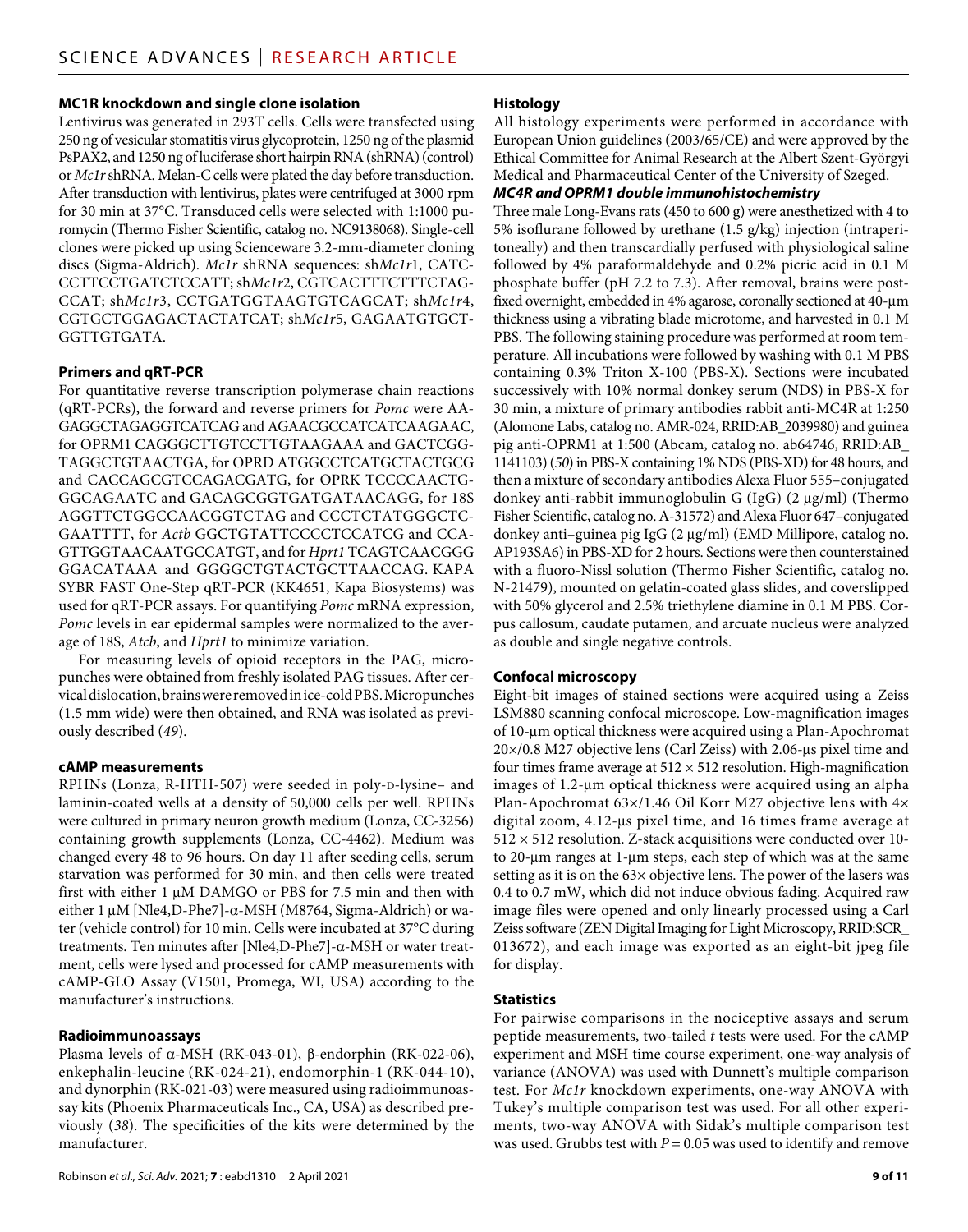a single outlier from each of two experiments: in Fig. 1L and in fig. S2B. For all statistical tests, Prism version 7.0a for Mac OS X (GraphPad Software, La Jolla, CA, USA) was used.

#### **SUPPLEMENTARY MATERIALS**

Supplementary material for this article is available at [http://advances.sciencemag.org/cgi/](http://advances.sciencemag.org/cgi/content/full/7/14/eabd1310/DC1) [content/full/7/14/eabd1310/DC1](http://advances.sciencemag.org/cgi/content/full/7/14/eabd1310/DC1)

#### **REFERENCES AND NOTES**

- 1. Y. Xing, J. M. Sonner, E. I. Eger, M. Cascio, D. I. Sessler, Mice with a melanocortin 1 receptor mutation have a slightly greater minimum alveolar concentration than control mice. *Anesthesiology* **101**, 544–546 (2004).
- 2. J. S. Mogil, S. G. Wilson, E. J. Chesler, A. L. Rankin, K. V. S. Nemmani, W. R. Lariviere, M. K. Groce, M. R. Wallace, L. Kaplan, R. Staud, T. J. Ness, T. L. Glover, M. Stankova, A. Mayorov, V. J. Hruby, J. E. Grisel, R. B. Fillingim, The melanocortin-1 receptor gene mediates female-specific mechanisms of analgesia in mice and humans. *Proc. Natl. Acad. Sci. U.S.A.* **100**, 4867–4872 (2003).
- 3. E. B. Liem, C.-M. Lin, M.-I. Suleman, A. G. Doufas, R. G. Gregg, J. M. Veauthier, G. Loyd, D. I. Sessler, Anesthetic requirement is increased in redheads. *Anesthesiology* **101**, 279–283 (2004).
- 4. J. S. Mogil, J. Ritchie, S. B. Smith, K. Strasburg, L. Kaplan, M. R. Wallace, R. R. Romberg, H. Bijl, E. Y. Sarton, R. B. Fillingim, A. Dahan, Melanocortin-1 receptor gene variants affect pain and mu-opioid analgesia in mice and humans. *J. Med. Genet.* **42**, 583–587 (2005).
- 5. E. B. Liem, T. V. Joiner, K. Tsueda, D. I. Sessler, Increased sensitivity to thermal pain and reduced subcutaneous lidocaine efficacy in redheads. *Anesthesiology* **102**, 509–514  $(2005)$
- 6. T. Andresen, D. Lunden, A. M. Drewes, L. Arendt-Nielsen, Pain sensitivity and experimentally induced sensitisation in red haired females. *Scand. J. Pain* **2**, 3–6 (2011).
- 7. P. Valverde, E. Healy, I.Jackson, J. L. Rees, A.J. Thody, Variants ofthe melanocyte-stimulating hormone receptor gene are associated with red hair and fair skin in humans. *Nat. Genet.* **11**, 328–330 (1995).
- 8. J. A. D'Orazio, T. Nobuhisa, R. Cui, M. Arya, M. Spry, K. Wakamatsu, V. Igras, T. Kunisada, S. R. Granter, E. K. Nishimura, S. Ito, D. E. Fisher, Topical drug rescue strategy and skin protection based on the role of *Mc1r* in UV-induced tanning. *Nature* **443**, 340–344  $(2006)$
- 9. D. Mitra, X. Luo, A. Morgan, J. Wang, M. P. Hoang, J. Lo, C. R. Guerrero, J. K. Lennerz, M. C. Mihm, J. A. Wargo, K. C. Robinson, S. P. Devi, J. C. Vanover, J. A. D'Orazio, M. McMahon, M. W. Bosenberg, K. M. Haigis, D. A. Haber, Y. Wang, D. E. Fisher, An ultraviolet-radiation-independent pathway to melanoma carcinogenesis in the red hair/ fair skin background. *Nature* **491**, 449–453 (2012).
- 10. A. K. Chakraborty, Y. Funasaka, A. Slominski, G. Ermak, J. Hwang, J. M. Pawelek, M. Ichihashi, Production and release of proopiomelanocortin (POMC) derived peptides by human melanocytes and keratinocytes in culture: Regulation by ultraviolet B. *Biochim. Biophys. Acta* **1313**, 130–138 (1996).
- 11. R. Cui, H. R. Widlund, E. Feige, J. Y. Lin, D. L. Wilensky, V. E. Igras, J. D'Orazio, C. Y. Fung, C. F. Schanbacher, S. R. Granter, D. E. Fisher, Central role of p53 in the suntan response and pathologic hyperpigmentation. *Cell* **128**, 853–864 (2007).
- 12. A. Slominski, J. Wortsman, T. Luger, R. Paus, S. Solomon, Corticotropin releasing hormone and proopiomelanocortin involvement in the cutaneous response to stress. *Physiol. Rev.* **80**, 979–1020 (2000).
- 13. T. Reisine, G. Rougon, J. Barbet, H. U. Affolter, Corticotropin-releasing factor-induced adrenocorticotropin hormone release and synthesis is blocked by incorporation of the inhibitor of cyclic AMP-dependent protein kinase into anterior pituitary tumor cells by liposomes. *Proc. Natl. Acad. Sci. U.S.A.* **82**, 8261–8265 (1985).
- 14. F. René, D. Monnier, C. Gaiddon, J. M. Félix, J. P. Loeffler, Pituitary adenylate cyclaseactivating polypeptide transduces through cAMP/PKA and PKC pathways and stimulates proopiomelanocortin gene transcription in mouse melanotropes. *Neuroendocrinology* **64**, 2–13 (1996).
- 15. D. C. Bennett, P. J. Cooper, T. J. Dexter, L. M. Devlin, J. Heasman, B. Nester, Cloned mouse melanocyte lines carrying the germline mutations albino and brown: Complementation in culture. *Development* **105**, 379–385 (1989).
- 16. H. W. Matthes, R. Maldonado, F. Simonin, O. Valverde, S. Slowe, I. Kitchen, K. Befort, A. Dierich, M. Le Meur, P. Dollé, E. Tzavara, J. Hanoune, B. P. Roques, B. L. Kieffer, Loss of morphine-induced analgesia, reward effect and withdrawal symptoms in mice lacking the mu-opioid-receptor gene. *Nature* **383**, 819–823 (1996).
- 17. H. Mansikka, C. Zhao, R. N. Sheth, I. Sora, G. Uhl, S. N. Raja, Nerve injury induces a tonic bilateral µ-opioid receptor-mediated inhibitory effect on mechanical allodynia in mice. *Anesthesiology* **100**, 912–921 (2004).
- 18. A. L. Vaccarino, R. A. R. Tasker, R. Melzack, Systemic administration of naloxone produces analgesia in BALB/c mice in the formalin pain test. *Neurosci. Lett.* **84**, 103–107 (1988).
- 19. M. M. Lunzer, A. Yekkirala, R. P. Hebbel, P. S. Portoghese, Naloxone acts as a potent analgesic in transgenic mouse models ofsickle cell anemia. *Proc. Natl. Acad. Sci. U.S.A.* **104**, 6061–6065 (2007).
- 20. R. W. Clarke, T. W. Ford, The contributions of mu-, delta- and kappa-opioid receptors to the actions of endogenous opioids on spinal reflexes in the rabbit. *Br. J. Pharmacol.* **91**, 579–589 (1987).
- 21. H. Schmidhammer, W. P. Burkard, L. Eggstein-Aeppli, C. F. Smith, Synthesis and biological evaluation of 14-alkoxymorphinans. 2. (−)-N-(cyclopropylmethyl)-4,14 dimethoxymorphinan-6-one, a selective mu opioid receptor antagonist. *J. Med. Chem.* **32**, 418–421 (1989).
- 22. J. I. Székely, E. Miglécz, Z. Dunai-Kovács, I. Tarnawa, A. Z. Rónai, L. Gráf, S. Bajusz, Attenuation of morphine tolerance and dependence by alpha-melanocyte stimulating hormone (alpha-MSH). *Life Sci.* **24**, 1931–1938 (1979).
- 23. K. Starowicz, R. Przewlocki, W. H. Gispen, B. Przewlocka, Modulation of melanocortininduced changes in spinal nociception by mu-opioid receptor agonist and antagonist in neuropathic rats. *Neuroreport* **13**, 2447–2452 (2002).
- 24. K. Tanabe, K. Gamo, S. Aoki, K. Wada, H. Kiyama, Melanocortin receptor 4 is induced in nerve-injured motor and sensory neurons of mouse. *J. Neurochem.* **101**, 1145–1152 (2007).
- 25. V. J. Hruby, D. Lu, S. D. Sharma, A. L. Castrucci, R. A. Kesterson, F. A. al-Obeidi, M. E. Hadley, R. D. Cone, Cyclic lactam .alpha.-melanotropin analogues of Ac-Nle4-cyclo[Asp5, D-Phe7,Lys10]-.alpha.-melanocyte-stimulating hormone-(4-10)-NH2 with bulky aromatic amino acids at position 7 show high antagonist potency and selectivity at specific melanocortin receptors. *J. Med. Chem.* **38**, 3454–3461 (1995).
- 26. S. Pierre, T. Eschenhagen, G. Geisslinger, K. Scholich, Capturing adenylyl cyclases as potential drug targets. *Nat. Rev. Drug Discov.* **8**, 321–335 (2009).
- 27. F. René, A. Muller, E. Jover, B. Kieffer, B. Koch, J. P. Loeffler, Melanocortin receptors and  $\delta$ -opioid receptor mediate opposite signalling actions of POMC-derived peptides in CATH.a cells. *Eur. J. Neurosci.* **10**, 1885–1894 (1998).
- 28. M. Chen, Z.-G. He, S.-G. Liu, H.-B. Xiang, Motor cortex-periaqueductal gray-rostral ventromedial medulla neuronal circuitry may involve in modulation of nociception by melanocortinergic-opioidergic signaling. *Int. J. Clin. Exp. Pathol.* **9**, 7897–7907 (2016).
- 29. C. M. Smith, L. L. Walker, T. Leeboonngam, M. J. McKinley, D. A. Denton, A. J. Lawrence, Endogenous central amygdala mu-opioid receptor signaling promotes sodium appetite in mice. *Proc. Natl. Acad. Sci. U.S.A.* **113**, 13893–13898 (2016).
- 30. M. J. Hawrylycz, E. S. Lein, A. L. Guillozet-Bongaarts, E. H. Shen, L. Ng, J. A. Miller, L. N. van de Lagemaat, K. A. Smith, A. Ebbert, Z. L. Riley, C. Abajian, C. F. Beckmann, A. Bernard, D. Bertagnolli, A. F. Boe, P. M. Cartagena, M. M. Chakravarty, M. Chapin, J. Chong, R. A. Dalley, B. D. Daly, C. Dang, S. Datta, N. Dee, T. A. Dolbeare, V. Faber, D. Feng, D. R. Fowler, J. Goldy, B. W. Gregor, Z. Haradon, D. R. Haynor, J. G. Hohmann, S. Horvath, R. E. Howard, A. Jeromin, J. M. Jochim, M. Kinnunen, C. Lau, E. T. Lazarz, C. Lee, T. A. Lemon, L. Li, Y. Li, J. A. Morris, C. C. Overly, P. D. Parker, S. E. Parry, M. Reding, J. J. Royall, J. Schulkin, P. A. Sequeira, C. R. Slaughterbeck, S. C. Smith, A. J. Sodt, S. M. Sunkin, B. E. Swanson, M. P. Vawter, D. Williams, P. Wohnoutka, H. R. Zielke, D. H. Geschwind, P. R. Hof, S. M. Smith, C. Koch, S. G. N. Grant, A. R. Jones, An anatomically comprehensive atlas of the adult human brain transcriptome. *Nature* **489**, 391–399 (2012).
- 31. N. Dafny, W. Q. Dong, C. Prieto-Gomez, C. Reyes-Vazquez, J. Stanford, J. T. Qiao, Lateral hypothalamus: Site involved in pain modulation. *Neuroscience* **70**, 449–460 (1996).
- 32. T. Rizvi, A. Murphy, M. Ennis, M. Behbehani, M. Shipley, Medial preoptic area afferents to periaqueductal gray medullo-output neurons: A combined Fos and tract tracing study. *J. Neurosci.* **16**, 333–344 (1996).
- 33. B. Pan, J. M. Castro-Lopes, A. Coimbra, Central afferent pathways conveying nociceptive input to the hypothalamic paraventricular nucleus asrevealed by a combination of retrograde labeling and c-fos activation. *J. Comp. Neurol.* **413**, 129–145 (1999).
- 34. L. Bourgeais, L. Monconduit, L. Villanueva, J.-F. Bernard, Parabrachial internal lateral neurons convey nociceptive messages from the deep laminas of the dorsal horn to the intralaminar thalamus. *J. Neurosci.* **21**, 2159–2165 (2001).
- 35. B. A. Jordan, L. A. Devi, G-protein-coupled receptor heterodimerization modulates receptor function. *Nature* **399**, 697–700 (1999).
- 36. A. Rediger, P. Tarnow, A. Bickenbach, M. Schaefer, H. Krude, A. Grüters, H. Biebermann, Heterodimerization of hypothalamic G-protein-coupled receptors involved in weight regulation. *Obes. Facts* **2**, 80–86 (2009).
- 37. K. Zorina-Lichtenwalter, W. Maixner, L. Diatchenko, Detangling red hair from pain: Phenotype-specific contributions from different genetic variants in melanocortin-1 receptor. *Pain* **161**, 938–948 (2020).
- 38. G. L. Fell, K. C. Robinson, J. Mao, C. J. Woolf, D. E. Fisher, Skin ß-endorphin mediates addiction to UV light. *Cell* **157**, 1527–1534 (2014).